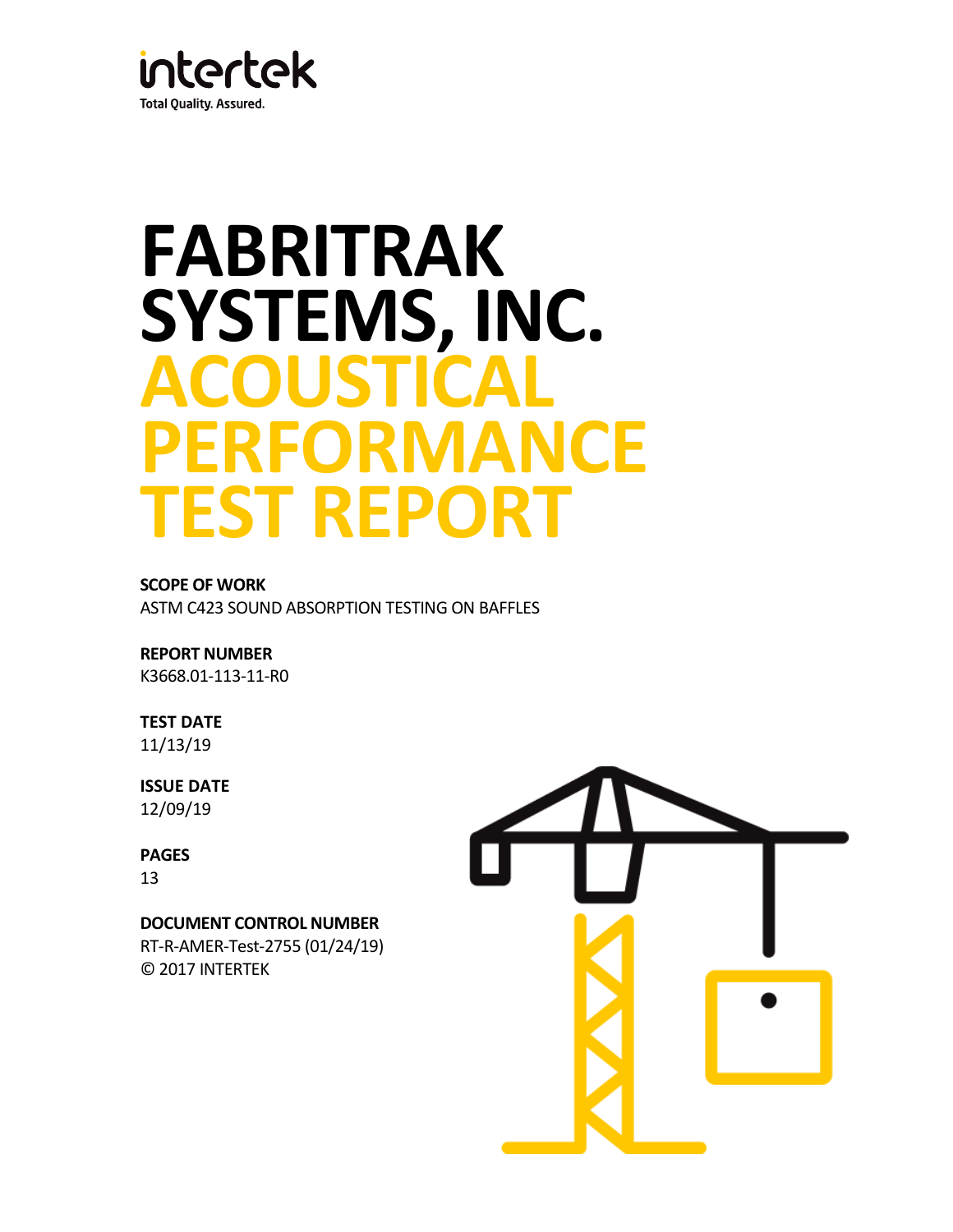

130 Derry Court York, Pennsylvania 17406

Telephone: 717-764-7700 Facsimile: 717-764-4129 [www.intertek.com/building](http://www.intertek.com/building)

## **TEST REPORT FOR FABRITRAK SYSTEMS, INC.**

Report No.: K3668.01-113-11-R0 Date: 12/09/19

#### **REPORT ISSUED TO**

**FABRITRAK SYSTEMS, INC.** 111 West Park Drive Mt. Laurel, New Jersey 08054

#### **SECTION 1**

**SCOPE**

Intertek Building & Construction (B&C) was contracted by FabriTrak Systems, Inc. to perform a sound absorption test. Results obtained are tested values and were secured by using the designated test methods. The complete test data is included herein. The client provided the test specimen. All measurements were conducted in the HT test chambers at Intertek B&C located in York, Pennsylvania.

This report does not constitute certification of this product nor an opinion or endorsement by this laboratory. Intertek B&C will service this report for the entire test record retention period. The test record retention period ends four years after the test date. Test records, such as detailed drawings, datasheets, representative samples of test specimens, or other pertinent project documentation, will be retained for the entire test record retention period.

#### For INTERTEK B&C: **COMPLETED BY:** Andrew M. Johnston **REVIEWED BY:** Kurt A. Golden Project Lead Technician Acoustical Testing **TITLE:** Acoustical Testing **TITLE:** Kent a. Golden Ant ptt **SIGNATURE: SIGNATURE: SIGNATURE: SIGNATURE: DATE:** 12/09/19 **DATE:** 12/09/19 AMJ:jmcs

This report is for the exclusive use of Intertek's Client and is provided pursuant to the agreement between Intertek and its Client. Intertek's responsibility and liability are limited to the terms and conditions of the agreement. Intertek assumes no liability to any party, other than to the Client in accordance with the agreement, for any loss, expense or damage occasioned by the use of this report. Only the Client is authorized to permit copying or distribution of this report and then only in its entirety. Any use of the Intertek name or one of its marks for the sale or advertisement of the tested material, product or service must first be approved in writing by Intertek. The observations and test results in this report are relevant only to the sample(s) tested. This report by itself does not imply that the material, product, or service is or has ever been under an Intertek certification program.

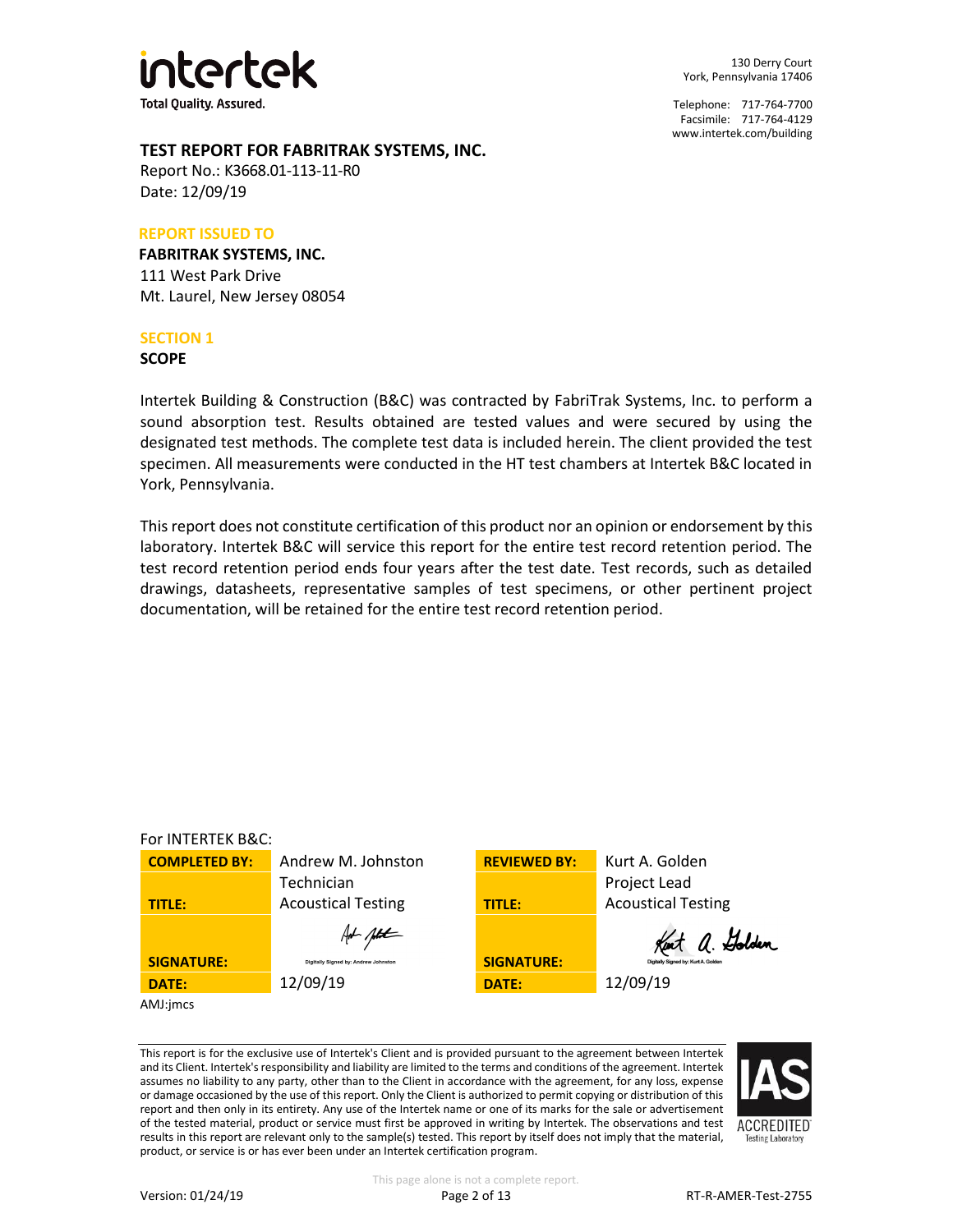

# **TEST REPORT FOR FABRITRAK SYSTEMS, INC.**

Report No.: K3668.01-113-11-R0 Date: 12/09/19

#### **SECTION 2**

#### **SUMMARY OF TEST RESULTS**

| <b>SERIES/MODEL</b>     |      | <b>Terra Core Poly</b>                                                                    |      |      |      |      |
|-------------------------|------|-------------------------------------------------------------------------------------------|------|------|------|------|
| <b>SAMPLE TYPE</b>      |      | 2" Baffles                                                                                |      |      |      |      |
| <b>CALCULATION</b>      |      | $M^2$ /unit                                                                               |      |      |      |      |
| <b>MOUNTING TYPE</b>    |      | Type J                                                                                    |      |      |      |      |
| <b>DATA FILE</b><br>NO. |      | 1/3 OCTAVE SOUND ABSORPTION M <sup>2</sup> /unit AT THE OCTAVE<br><b>BAND FREQUENCIES</b> |      |      |      |      |
|                         | 125  | 250                                                                                       | 500  | 1000 | 2000 | 4000 |
| K3668.01A               | 0.27 | 0.58                                                                                      | 1.00 | 1.31 | 1.34 | 1.34 |

| <b>SERIES/MODEL</b>              |      | <b>Terra Core Poly</b>                                                            |      |             |      |      |      |        |
|----------------------------------|------|-----------------------------------------------------------------------------------|------|-------------|------|------|------|--------|
| 2" Baffles<br><b>SAMPLE TYPE</b> |      |                                                                                   |      |             |      |      |      |        |
| <b>CALCULATION</b>               |      | Area foot print encompassing the 8-panel configuration*                           |      |             |      |      |      |        |
| <b>MOUNTING TYPE</b>             |      |                                                                                   |      |             |      |      |      |        |
| <b>DATA FILE</b>                 |      | 1/3 OCTAVE SOUND ABSORPTION COEFFICIENTS AT THE<br><b>OCTAVE BAND FREQUENCIES</b> |      |             |      |      | NRC* | $SAA*$ |
| NO.                              | 125  | 250                                                                               | 500  | <b>1000</b> | 2000 | 4000 |      |        |
| K3668.01A2                       | 0.23 | 0.50                                                                              | 0.86 | 1.13        | 1.15 | 1.16 | 0.90 | 0.91   |

*\* See Note in Section 8*

#### **SECTION 3**

#### **TEST METHODS**

The specimens were evaluated in accordance with the following:

**ASTM C423-17**, *Standard Test Method for Sound Absorption and Sound Absorption Coefficients by the Reverberation Room Method*

**ASTM E795-16**, *Standard Practices for Mounting Test Specimens During Sound Absorption Tests*

#### **SECTION 4**

#### **SPECIMEN MOUNTING**

For Type J mounting the flat panels were suspended 24" off the floor vertically in four parallel rows with two panels per row. The panels were spaced 12" apart in each row and spaced 30" on center between each row. Panels were suspended using client supplied zip tie hangers and wire.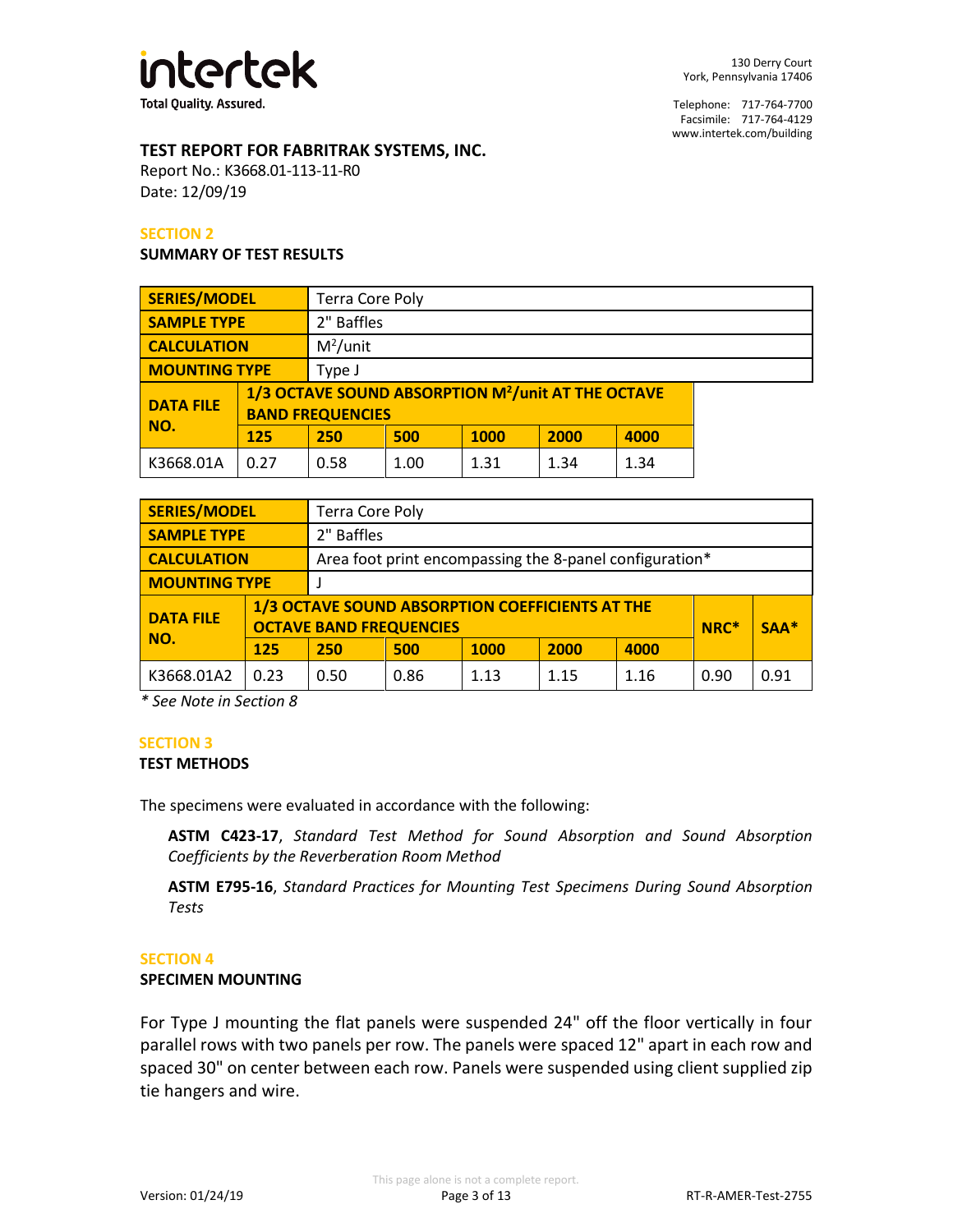

# **TEST REPORT FOR FABRITRAK SYSTEMS, INC.**

Report No.: K3668.01-113-11-R0 Date: 12/09/19

#### **SECTION 5**

#### **EQUIPMENT**

The equipment listed below meets the requirements of the test methods stated in Section 3 of this report.

| <b>INSTRUMENT</b>                       | <b>MANUFACTURER</b>            | <b>MODEL</b> | <b>DESCRIPTION</b>           | <b>ASSET#</b> | <b>CAL</b><br><b>DATE</b> |
|-----------------------------------------|--------------------------------|--------------|------------------------------|---------------|---------------------------|
| Data Acquisition Card                   | National Instruments IPXI-4462 |              | Data Acquisition Card        | 65125*        | 05/18                     |
| Data Acquisition Card                   | National Instruments IPXI-4462 |              | Data Acquisition Card        | 65126*        | 05/18                     |
| Data Acquisition Card                   | National Instruments IPXI-4462 |              | Data Acquisition Card        | 63763-3*      | 04/18                     |
| Receive Room Microphone                 | <b>PBC Piezotronics</b>        | 378B20       | Microphone and Preamplifier  | 64907         | 12/18                     |
| Receive Room Microphone                 | <b>PCB Piezotronics</b>        | 378B20       | Microphone and Preamplifier  | 64908         | 12/18                     |
| Receive Room Microphone                 | <b>PCB Piezotronics</b>        | 378B20       | Microphone and Preamplifier  | 64909         | 12/18                     |
| Receive Room Microphone                 | <b>PCB Piezotronics</b>        | 378B20       | Microphone and Preamplifier  | 64910         | 12/18                     |
| Receive Room Microphone                 | <b>PCB Piezotronics</b>        | 378B20       | Microphone and Preamplifier  | 64911         | 10/19                     |
| Receive Room<br>Environmental Indicator | Comet                          | T7510        | Receive Room                 | 64915         | 01/19                     |
| Microphone Calibrator                   | Norsonic                       | 1251         | <b>Acoustical Calibrator</b> | Y002919       | 04/19                     |

*\*- Note: The calibration frequency for this equipment is every two years per the manufacturer's recommendation.*

#### **TEST CHAMBER**

|                     | <b>VOLUME</b>     | <b>IDESCRIPTION</b>                    |
|---------------------|-------------------|----------------------------------------|
| <b>RECEIVE ROOM</b> | $234 \text{ m}^3$ | Rotating vane and stationary diffusers |
|                     |                   | Temperature and humidity controlled    |
|                     |                   | Isolation pads under the floor         |

#### **SECTION 6**

#### **LIST OF OFFICIAL OBSERVERS**

| <b>NAME</b>        | <b>COMPANY</b> |
|--------------------|----------------|
| Andrew M. Johnston | Intertek B&C   |
| Zachary P. Golden  | Intertek B&C   |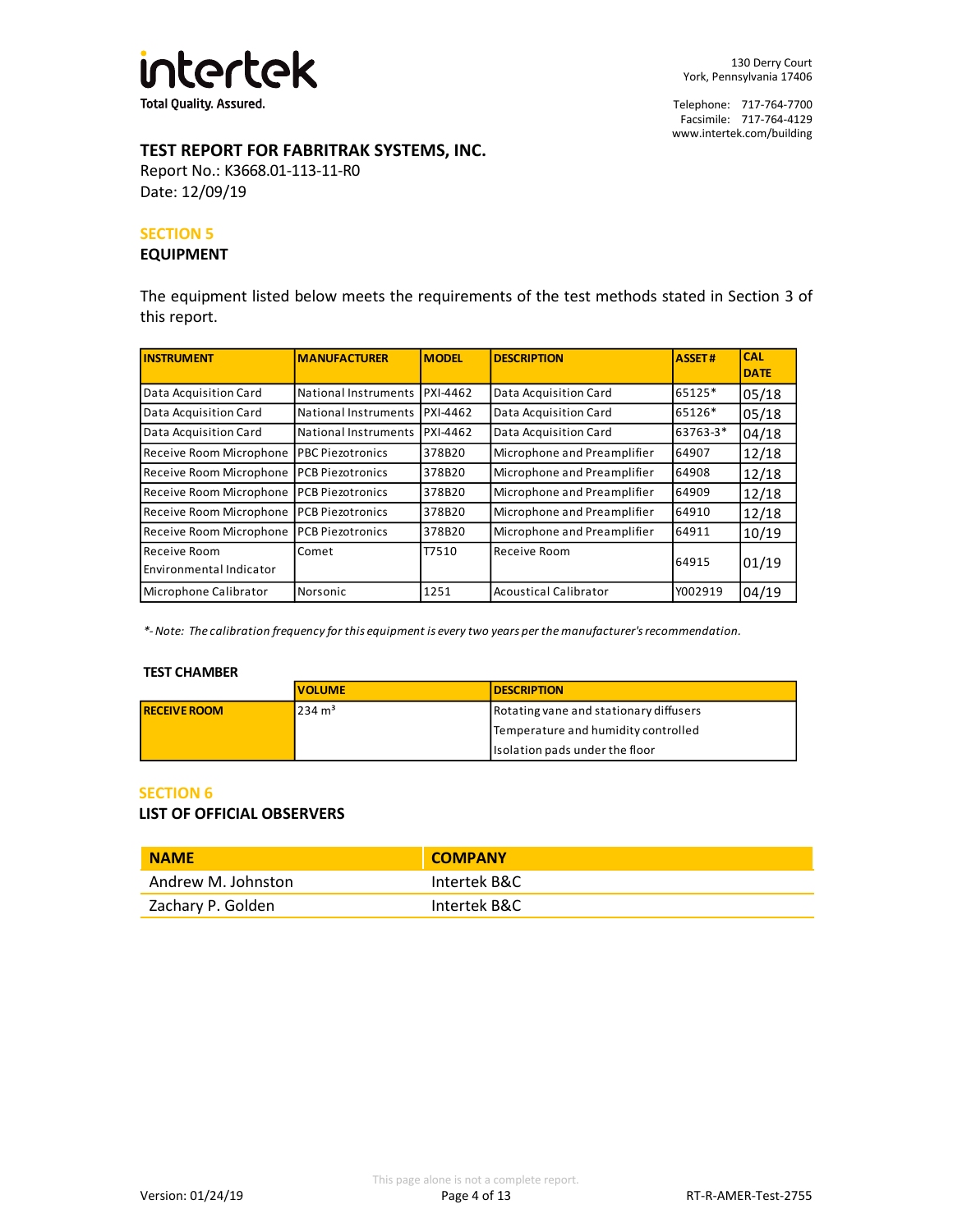

# **TEST REPORT FOR FABRITRAK SYSTEMS, INC.**

Report No.: K3668.01-113-11-R0 Date: 12/09/19

#### **SECTION 7**

#### **TEST PROCEDURE**

The sensitivity of the microphones was checked before measurements were conducted. Empty room sound absorption measurements were conducted before the specimen was installed. Full room sound absorption measurements were conducted after the specimen was installed.

For the empty and full room measurements, ten decay measurements were conducted at each of the five microphone positions. Data was obtained at 1/3 octave band frequencies ranging from 80 to 5000 hertz. The air temperature and relative humidity conditions were monitored and recorded during the measurements.

Intertek B&C will store samples of test specimens for four years.

#### **SECTION 8**

#### **TEST CALCULATIONS**

# **TYPE J (M<sup>2</sup> /UNIT CALCULATION)**

The Sound Absorption Coefficient is the full room absorption minus the empty room absorption divided by the area of the sample in  $m^2$ . The Sound Absorption Coefficient is dimensionless.

#### **AREA FOOT PRINT ENCOMPASSING THE 8-PANEL CONFIGURATION CALCULATION (Method 1)**

The Noise Reduction Coefficient (NRC) rating is the arithmetic average of the sound absorption coefficients at 250, 500, 1000 and 2000 hertz. The average is rounded to the nearest multiple of 0.05.

The Sound Absorption Average (SAA) rating is the arithmetic average of the sound absorption coefficients at the frequencies ranging from 200 to 2500 hertz. The average is rounded to the nearest multiple of 0.01.

The area used in the calculation was comprised from the 8-panel configuration of hanging panels (90" by 108"), then adding an additional perimeter area to the overall foot print.

The size of additional perimeter area width was not an equal distance around the entire perimeter. On the sides where the panels were separated by 30", the perimeter was an additional 15" wide. On the sides where the panels were separated by 12", the perimeter was an additional 6" wide.

The total additional perimeter area used for the calculation was 100 ft<sup>2</sup> (122" by 120").

A drawing of the additional area used is in Section 12.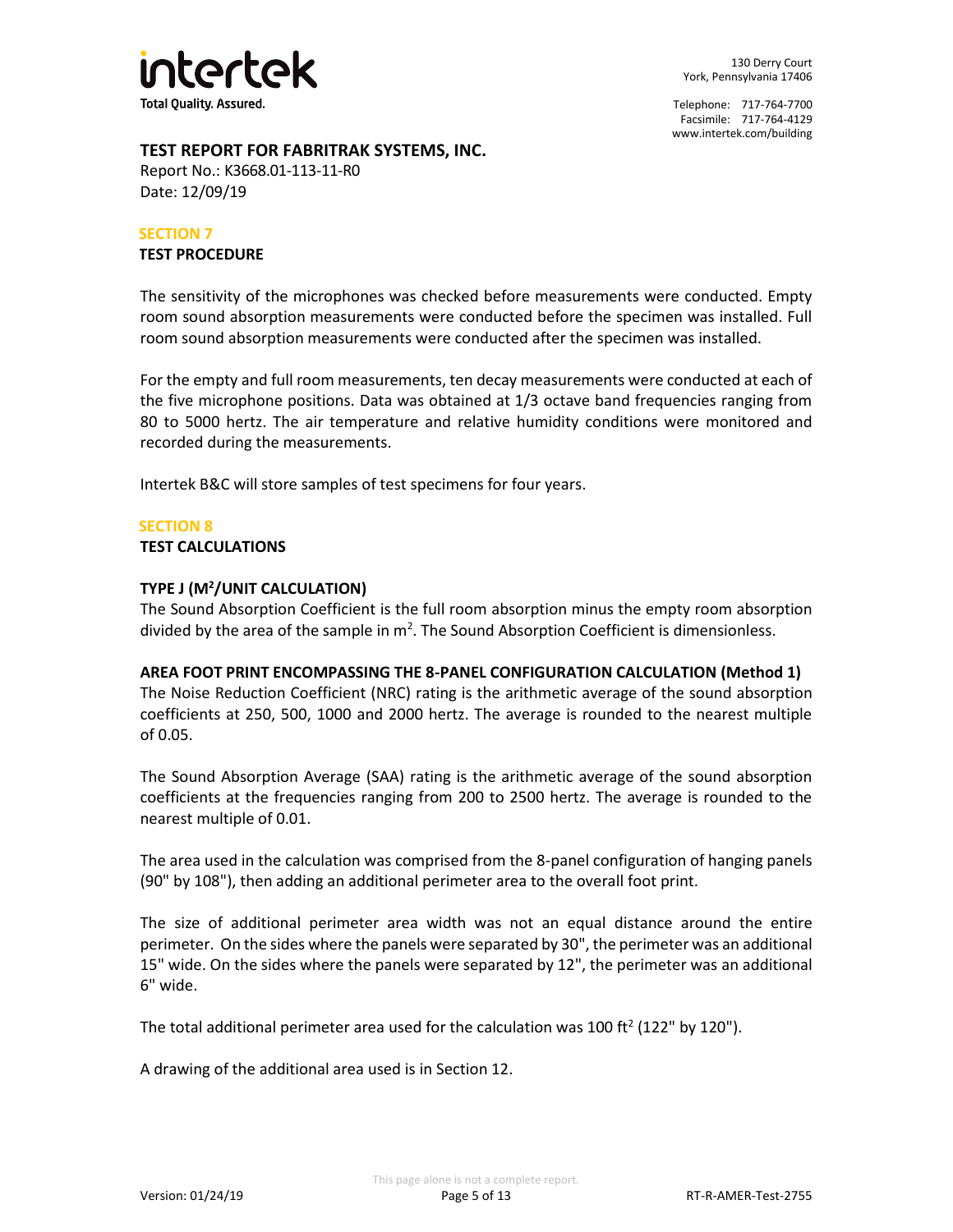

# **TEST REPORT FOR FABRITRAK SYSTEMS, INC.**

Report No.: K3668.01-113-11-R0 Date: 12/09/19

*Note: ASTM is currently working on the Area Food Print Encompassing the 8-Panel Configuration Calculation (Method 1) using the area calculation for NRC and SAA for hanging spaced baffles, but it has not been approved yet to date. The results should not be used as comparison to specimens that were tested in a single rectangular configuration. The results will be considered as the apparent noise reduction coefficient (NRC) rating and Sound Absorption Average (SAA).* 

#### **SECTION 9**

#### **TEST SPECIMEN DESCRIPTION**

| SERIES/MODEL         | 2" Terra Core Poly |
|----------------------|--------------------|
| <b>SAMPLE TYPE</b>   | <b>Baffles</b>     |
| <b>MOUNTING TYPE</b> |                    |

Eight, 1.22 m by 0.61 m (48" by 24"), panels were arranged to produce the test specimen. The total weight of the specimen was 24.48 kg (54.4 lbs).

| <b>DESCRIPTION</b>        | <b>THICKNESS</b> | <b>DENSITY</b>           | <b>WEIGHT</b>              |
|---------------------------|------------------|--------------------------|----------------------------|
| FabriTrak Terra Core Poly | 50.80 mm         | 77.76 kg/m <sup>3</sup>  | 3.95 kg/m <sup>2</sup>     |
| <b>Baffles</b>            | ייר              | 4.86 lbs/ft <sup>3</sup> | $0.81$ lbs/ft <sup>2</sup> |

Photographs are included in Section 11.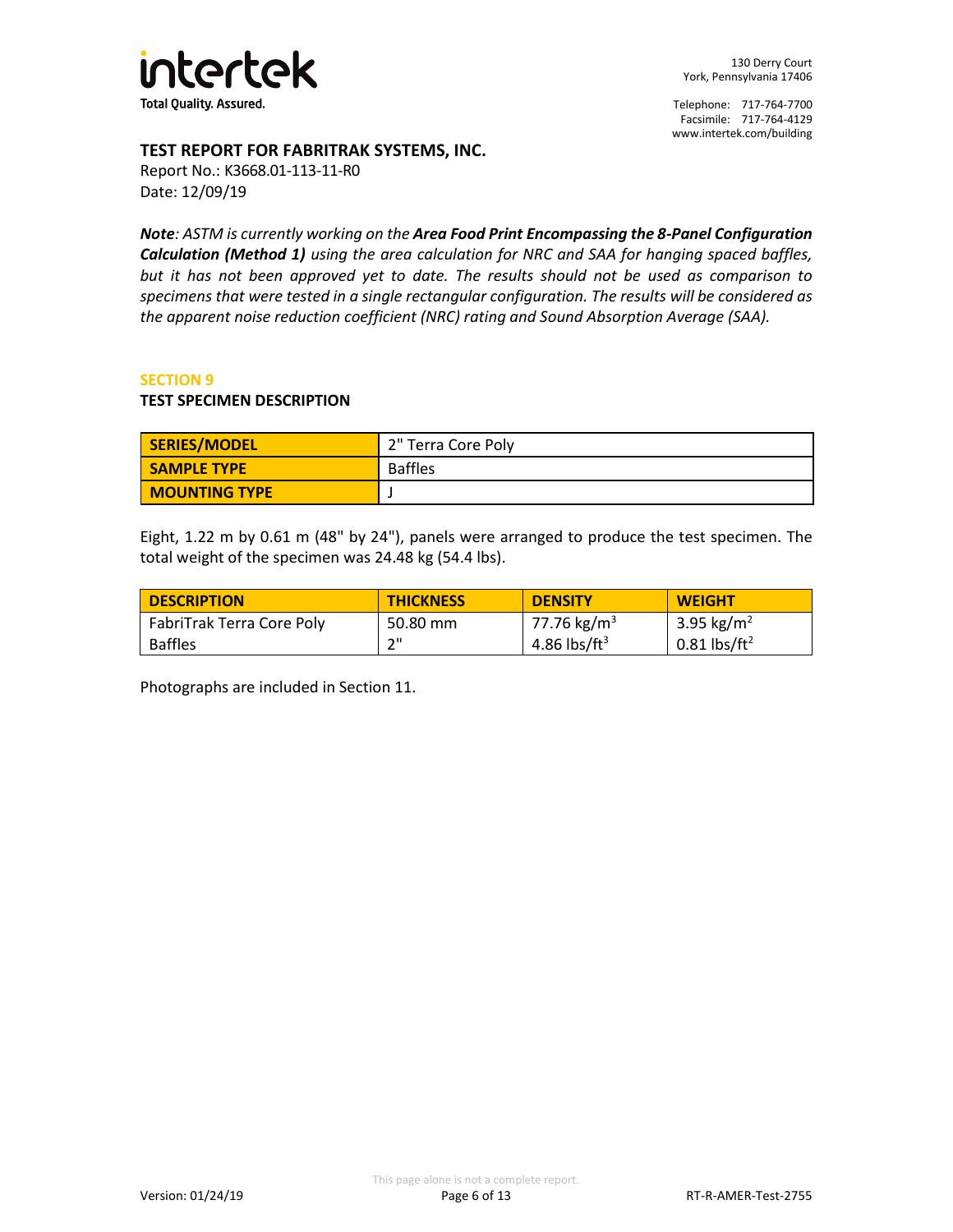

# **TEST REPORT FOR FABRITRAK SYSTEMS, INC.**

Report No.: K3668.01-113-11-R0 Date: 12/09/19

#### **SECTION 10**

**TEST RESULTS**

# **K3668.01A DATA**

| NJUUO.UIN DAIN         |             |
|------------------------|-------------|
| 8.00                   |             |
| <b>MOUNTING TYPE</b> J |             |
| <b>EMPTY</b>           | <b>FULL</b> |
| 20.2                   | 19.9        |
| 49                     | 48          |
| 999                    | 999         |
|                        |             |

| <b>FREQ</b> |                   | <b>EMPTY ROOM UNCERTAINTY FULL ROOM</b> |                   | <b>UNCERTAINTY ABSORPTION</b> |                                       | <b>RELATIVE</b> |
|-------------|-------------------|-----------------------------------------|-------------------|-------------------------------|---------------------------------------|-----------------|
|             | <b>ABSORPTION</b> |                                         | <b>ABSORPTION</b> |                               | (M <sup>2</sup> per Unit) UNCERTAINTY |                 |
| (Hz)        | (m <sup>2</sup> ) |                                         | (m <sup>2</sup> ) |                               |                                       |                 |
| 80          | 5.47              | 0.711                                   | 7.24              | 0.517                         | 0.220                                 | 0.130           |
| 100         | 5.37              | 0.631                                   | 6.92              | 0.609                         | 0.190                                 | 0.130           |
| 125         | 5.93              | 0.415                                   | 8.06              | 0.395                         | 0.270                                 | 0.085           |
| 160         | 5.20              | 0.068                                   | 8.40              | 0.080                         | 0.400                                 | 0.016           |
| 200         | 4.75              | 0.191                                   | 8.66              | 0.172                         | 0.490                                 | 0.038           |
| 250         | 5.20              | 0.078                                   | 9.82              | 0.065                         | 0.580                                 | 0.015           |
| 315         | 5.33              | 0.041                                   | 11.05             | 0.021                         | 0.720                                 | 0.007           |
| 400         | 5.52              | 0.022                                   | 12.38             | 0.033                         | 0.860                                 | 0.006           |
| 500         | 5.64              | 0.052                                   | 13.68             | 0.153                         | 1.000                                 | 0.024           |
| 630         | 5.20              | 0.030                                   | 14.41             | 0.017                         | 1.150                                 | 0.005           |
| 800         | 5.29              | 0.020                                   | 15.17             | 0.007                         | 1.240                                 | 0.003           |
| 1000        | 5.34              | 0.019                                   | 15.84             | 0.025                         | 1.310                                 | 0.005           |
| 1250        | 5.60              | 0.019                                   | 16.41             | 0.013                         | 1.350                                 | 0.003           |
| 1600        | 5.66              | 0.016                                   | 16.52             | 0.007                         | 1.360                                 | 0.003           |
| 2000        | 5.65              | 0.012                                   | 16.33             | 0.021                         | 1.340                                 | 0.004           |
| 2500        | 5.98              | 0.012                                   | 16.98             | 0.068                         | 1.370                                 | 0.010           |
| 3150        | 6.33              | 0.013                                   | 17.01             | 0.004                         | 1.330                                 | 0.002           |
| 4000        | 6.89              | 0.005                                   | 17.63             | 0.004                         | 1.340                                 | 0.001           |
| 5000        | 7.53              | 0.013                                   | 18.44             | 0.006                         | 1.360                                 | 0.002           |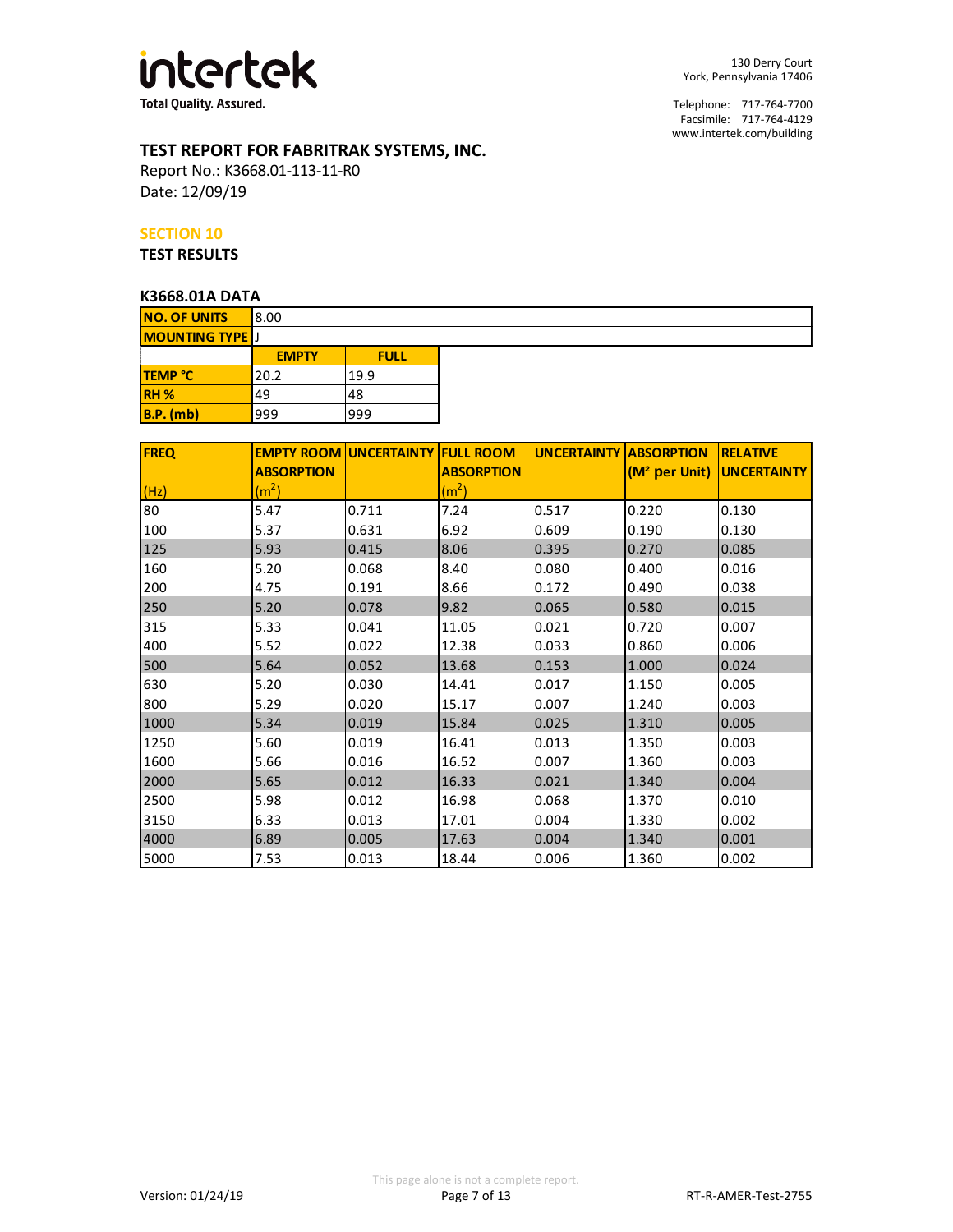

# **TEST REPORT FOR FABRITRAK SYSTEMS, INC.**

Report No.: K3668.01-113-11-R0 Date: 12/09/19

#### **K3668.01A GRAPH**

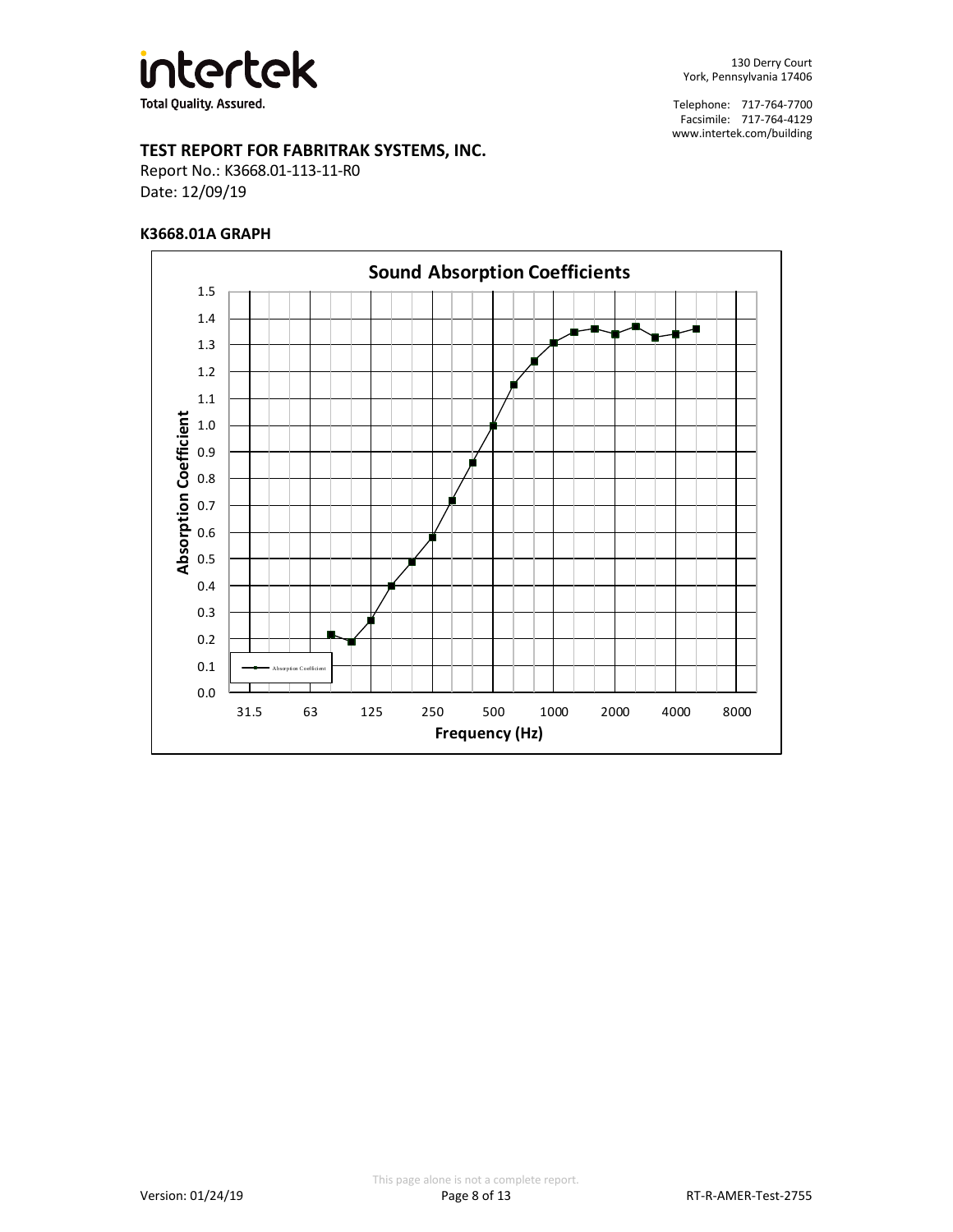

## **TEST REPORT FOR FABRITRAK SYSTEMS, INC.**

Report No.: K3668.01-113-11-R0 Date: 12/09/19

#### **K3668.01A2 FOOT PRINT DATA**

| <b>SPECIMEN AREA</b> 9.29 $m2$         |              |             |  |  |  |  |
|----------------------------------------|--------------|-------------|--|--|--|--|
| <b>MOUNTING TYPE</b> Type J Foot Print |              |             |  |  |  |  |
|                                        | <b>EMPTY</b> | <b>FULL</b> |  |  |  |  |
| <b>TEMP °C</b>                         | 20.2         | 19.9        |  |  |  |  |
| RH <sub>%</sub>                        | 49           | 48          |  |  |  |  |
| $B.P.$ (mb)                            | 999          | 1001        |  |  |  |  |

| <b>FREQ</b> |                   | <b>EMPTY ROOM UNCERTAINTY FULL ROOM</b> |                   | <b>UNCERTAINTY ABSORPTION</b> |                    | <b>RELATIVE</b>    |
|-------------|-------------------|-----------------------------------------|-------------------|-------------------------------|--------------------|--------------------|
|             | <b>ABSORPTION</b> |                                         | <b>ABSORPTION</b> |                               | <b>COEFFICIENT</b> | <b>UNCERTAINTY</b> |
| (Hz)        | (m <sup>2</sup> ) |                                         | (m <sup>2</sup> ) |                               |                    |                    |
| 80          | 5.47              | 0.711                                   | 7.24              | 0.517                         | 0.19               | 0.095              |
| 100         | 5.37              | 0.631                                   | 6.92              | 0.609                         | 0.17               | 0.094              |
| 125         | 5.93              | 0.415                                   | 8.06              | 0.395                         | 0.23               | 0.062              |
| 160         | 5.20              | 0.068                                   | 8.40              | 0.080                         | 0.34               | 0.011              |
| 200         | 4.75              | 0.191                                   | 8.66              | 0.172                         | 0.42               | 0.028              |
| 250         | 5.20              | 0.078                                   | 9.82              | 0.065                         | 0.50               | 0.011              |
| 315         | 5.33              | 0.041                                   | 11.05             | 0.021                         | 0.62               | 0.005              |
| 400         | 5.52              | 0.022                                   | 12.38             | 0.033                         | 0.74               | 0.004              |
| 500         | 5.64              | 0.052                                   | 13.68             | 0.153                         | 0.86               | 0.017              |
| 630         | 5.20              | 0.030                                   | 14.41             | 0.017                         | 0.99               | 0.004              |
| 800         | 5.29              | 0.020                                   | 15.17             | 0.007                         | 1.06               | 0.002              |
| 1000        | 5.34              | 0.019                                   | 15.84             | 0.025                         | 1.13               | 0.003              |
| 1250        | 5.60              | 0.019                                   | 16.41             | 0.013                         | 1.16               | 0.002              |
| 1600        | 5.66              | 0.016                                   | 16.52             | 0.007                         | 1.17               | 0.002              |
| 2000        | 5.65              | 0.012                                   | 16.33             | 0.021                         | 1.15               | 0.003              |
| 2500        | 5.98              | 0.012                                   | 16.98             | 0.068                         | 1.18               | 0.007              |
| 3150        | 6.33              | 0.013                                   | 17.01             | 0.004                         | 1.15               | 0.002              |
| 4000        | 6.89              | 0.005                                   | 17.63             | 0.004                         | 1.16               | 0.001              |
| 5000        | 7.53              | 0.013                                   | 18.44             | 0.006                         | 1.17               | 0.001              |

| <b>NRC RATING</b> | 10.90 | (Noise Reduction Coefficient) |
|-------------------|-------|-------------------------------|
| <b>SAA RATING</b> | 10.91 | (Sound Absorption Average)    |

*Notes: 1) The NRC rating is the arithmetic average of the sound absorption coefficients at 250, 500, 1000, and 2000 hertz. The average is rounded to the nearest multiple of 0.05.*

> *2) The SAA rating is the arithmetic average of the sound absorption coefficients at the frequencies ranging from 200 to 2500 hertz. The average is rounded to the nearest multiple of 0.01.*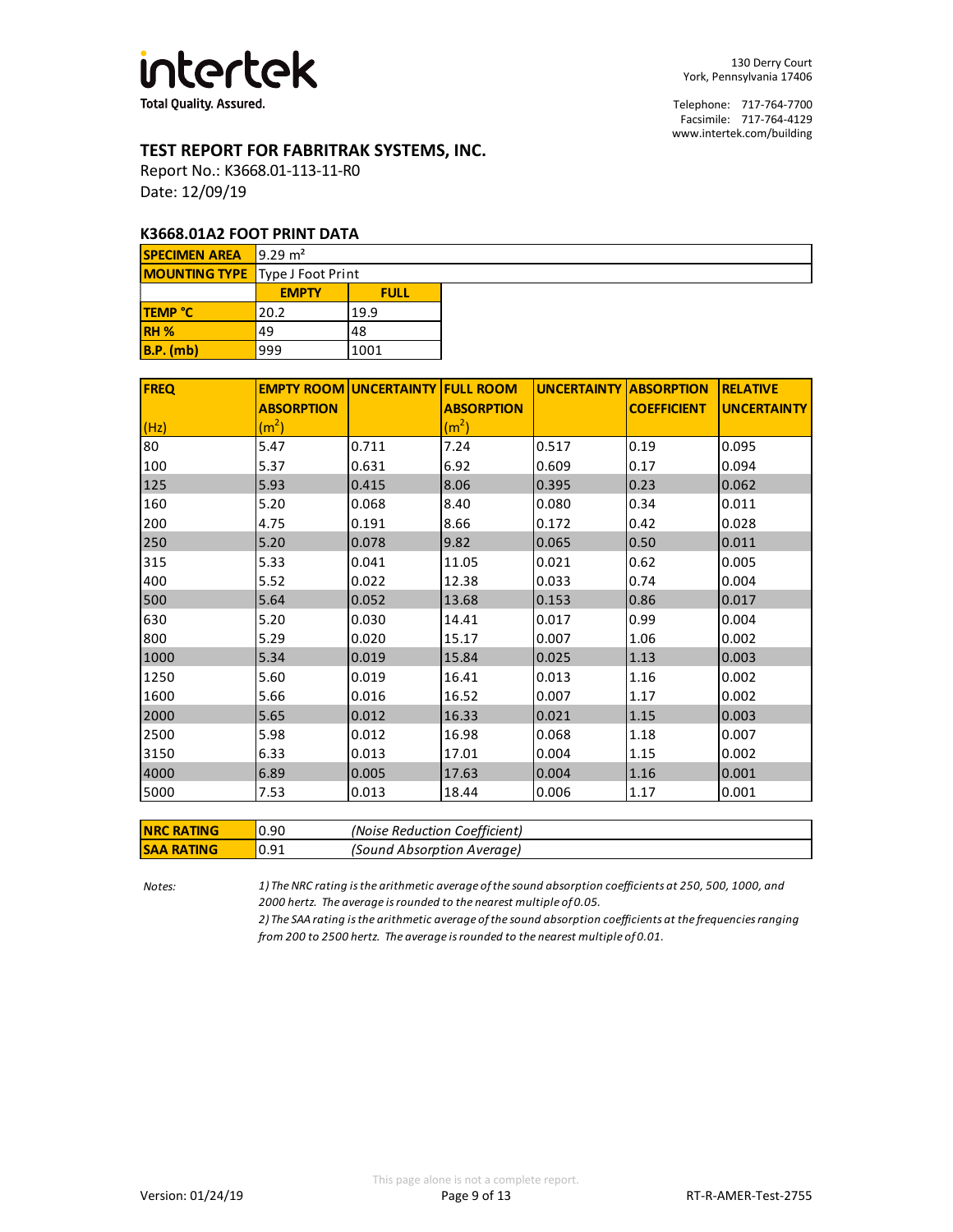

# **TEST REPORT FOR FABRITRAK SYSTEMS, INC.**

Report No.: K3668.01-113-11-R0 Date: 12/09/19

#### **K3668.01A2 FOOT PRINT GRAPH**

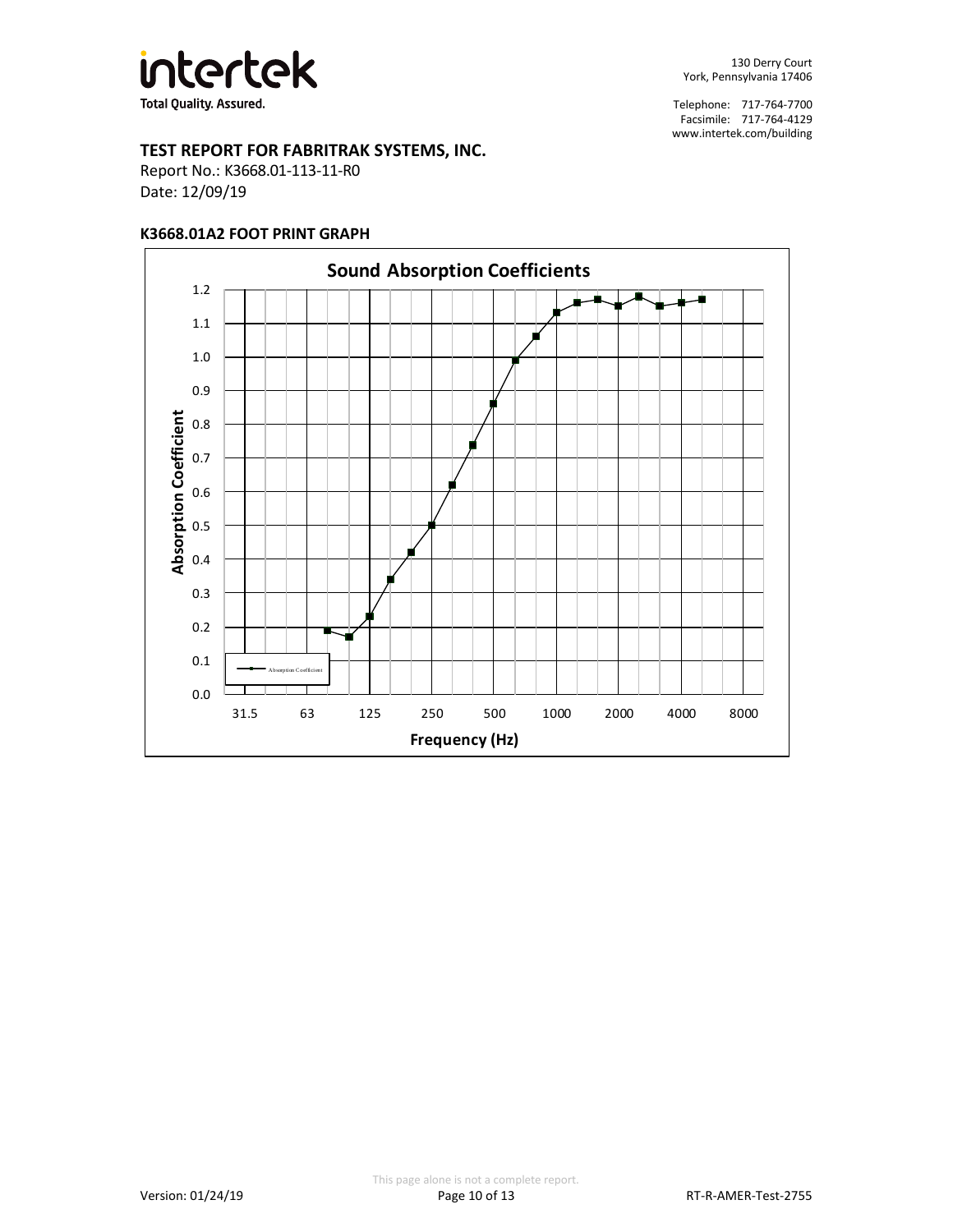

**TEST REPORT FOR FABRITRAK SYSTEMS, INC.**

Report No.: K3668.01-113-11-R0 Date: 12/09/19

## **SECTION 11**

**PHOTOGRAPHS**

Telephone: 717-764-7700 Facsimile: 717-764-4129 [www.intertek.com/building](http://www.intertek.com/building)



**Photo No. 1 Photograph of Installed Test Specimen**



**Photo No. 2 Side View of Test Specimen**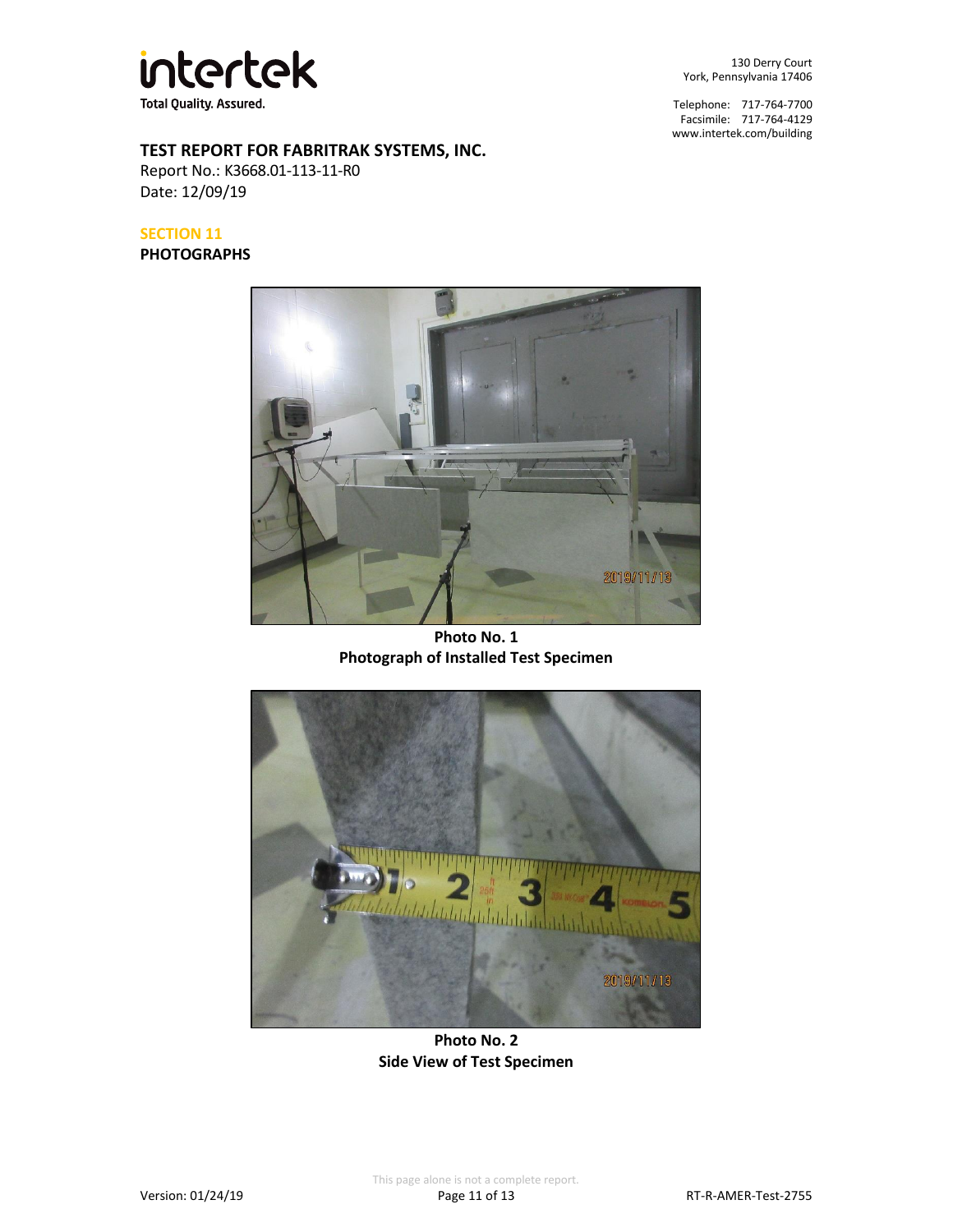

# **TEST REPORT FOR FABRITRAK SYSTEMS, INC.**

Report No.: K3668.01-113-11-R0 Date: 12/09/19

# **SECTION 12**

#### **DRAWING**

# AREA FOOT PRINT ENCOMPASSING THE 8-PANEL CONFIGURATION CALCULATION